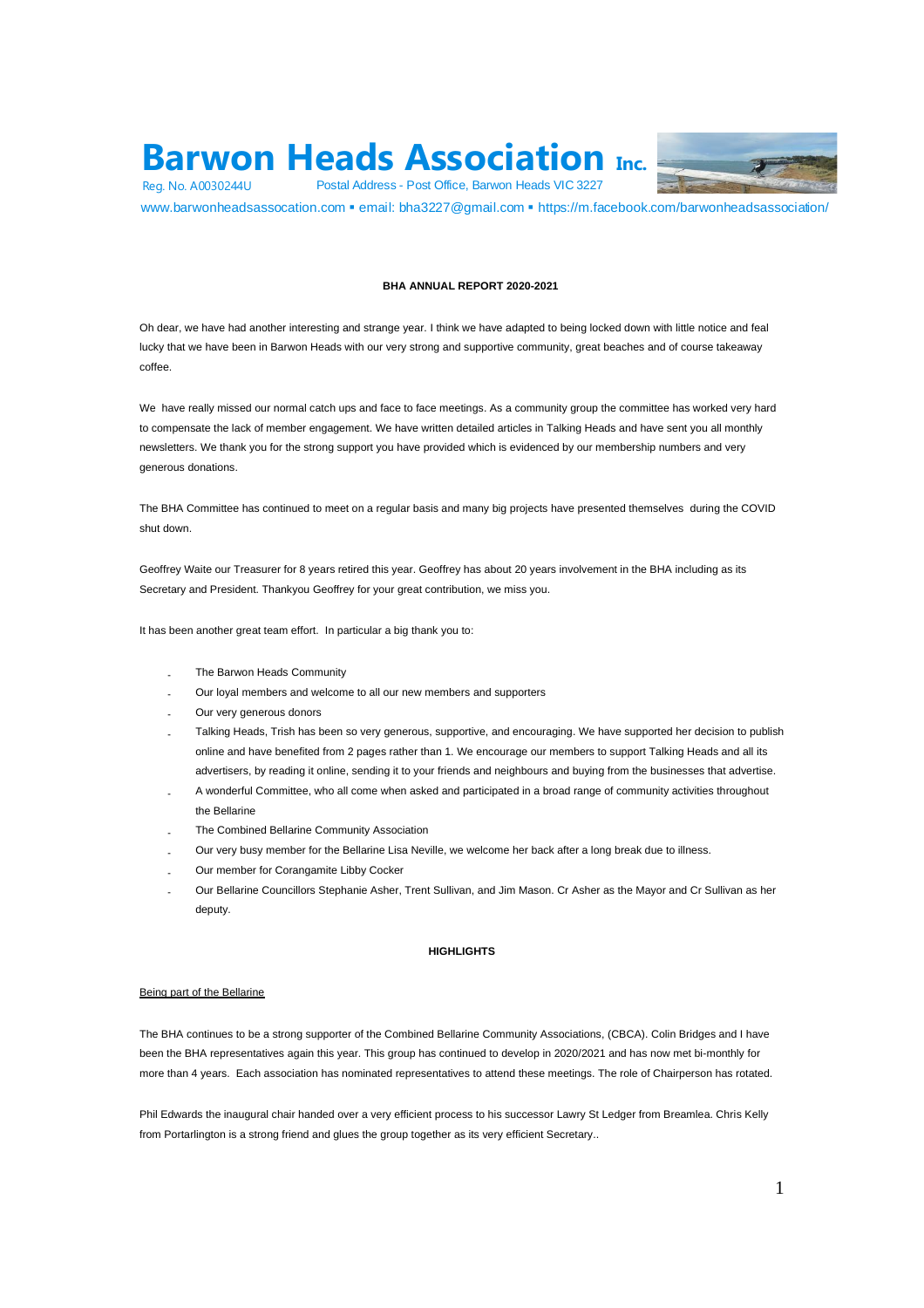The CBCA shas continued to be a very strong advocate for the Bellarine in the ongoing process to embed a Bellarine Distinctive Areas & Landscape (Bellarine DAL)into the Planning scheme. This is an ongoing matter with very strong lobbying from developers to water it down.

This year we have responded to the Draft Bellarine Peninsula Statement of Planning Policy and worked collaboratively on a number of projects. We met with the CEOs of the CoGG Martin Cutter and the CEO of the BoQ Martin Gill. The contrast was extraordinary with the Burrough having about 3,000 permanent residents and Geelong over 250,000. Items for this forthcoming year include holding Federal election forums and more detailed discussion about the Bellarine within the City of Greater Geelong We also continue to work closely with the Ocean Grove Community Association and have developed closer working relationships with the Point Lonsdale Civic Association. We are all talking about the same thing – over development and failure to plan properly for the impacts of growth on fragile coastal villages.

We are represented by Brian Cook and Geoffrey Waite on the Community Safety Networks – Greater Geelong and Bellarine.

# **Draft Bellarine Peninsula Statement of Planning Policy**

The BHA put in a detailed submission supporting the draft SPP, its application of protected settlement boundaries around all Bellarine Peninsula settlements, including the Barwon Heads coastal village – which is consistent with the Barwon Heads Structure Plan and development being sympathetic to each settlement's unique character.

BHA is pleased that the Government is delivering on its promises that the Bellarine Peninsula's attractive rural landscape and significant environmental features would be protected from further urban sprawl.

We believe protection of these areas is vital not only for the health and benefit of existing residents and our future generations, but also for the many visitors to the Peninsula. It is imperative that the qualities which attract residents and visitors alike continue to be protected and enhanced for all the reasons outlined in the draft SPP and supporting background papers.

The BHA broadly supports the objective and strategies of each of the policy domains and notes they have been produced in response to previous stages of consultation and the background papers.

We consider the objectives and accompanying strategies, with suggested amendments as proposed in Attachment B, provide a strong framework for future decisions. These recommendations include making the strategies binding as allowed for under Clause 46AV (1)(c) of the Planning and Environment Act.

## The BHA supports:

The level of importance provided to the protection of the Peninsula's landscape qualities. The BHA also understands there is considerable evidence of an important close relationship between nature (in its wider context) and community health.

The translation and interpretation of the Victoria Planning Provisions Clause 11.03-4S (Coastal Settlements) and the Government's policy on coastal settlements (Marine and Coastal Policy 2020) at a local level for the Bellarine and Barwon Heads.

The hierarchy of settlements (subject to Barwon Heads being referenced as a coastal village), the proposals to impose protected settlement boundaries around all Bellarine Peninsula settlements and conserve and enhance significant landscapes and environmental areas. We also recognize the Green Break areas are likely to provide excellent opportunities for future tourist related developments and farming activities.

The decision that submissions are not referred to an Advisory Committee for independent assessment.

The comprehensive planning arguments presented in the draft SPP and accompanying background papers present overwhelming support of the draft SPP. We urge you to proceed with the next steps to enable the final SPP to be approved and implemented.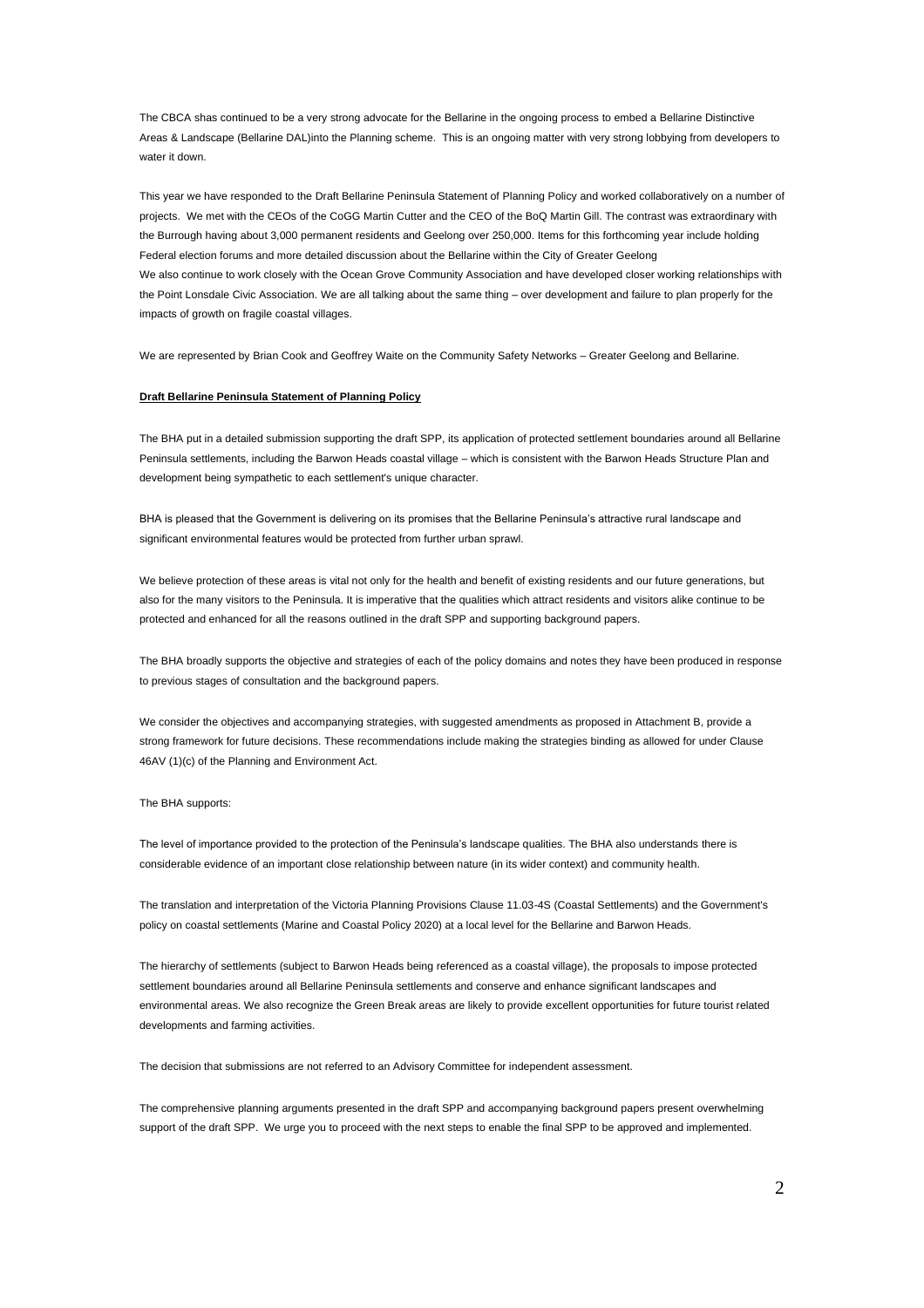The BHA has been watching the development of the Victorian Marine and Coastal Act 2018 and will comment on the recently released draft Marine and Coastal Strategy (the Draft Strategy). The strategy will provide a very important tool for all custodians of the coast and will help protect our precious coastal villages. In particular it empowers traditional owners, builds foundations for long term climate change, improves integration and co-ordination across governments, industries and communities when planning and managing coastal areas and builds skills and adaptability of communities, managers and governments. The BHA sees that these are very important elements of the SPP and the linkages between the two are very strong. The Draft Strategy has very clear implementation goals which are encouraging.

The BHA looks forward to working closely with DELWP, the City of Greater Geelong, Wadawurrung Traditional Owners and other RPEs to ensure the binding objectives and strategies of the approved SPP are achieved and where necessary, changes are made to the Greater Geelong Planning Scheme to further enhance their implementation.

# **The City of Greater Geelong**

Our Bellarine Ward Councillors Stephanie Asher, Jim Mason & Trent Sullivan are now seasoned representatives of the Bellarine. They have always been available and willing to talk. They work well together and have diverse backgrounds. We continue to support multi councillor wards, however the changes in the Local Government Act 2020 mandate single member wards for all Victorian Councils from 2024. We believe that our community has experienced an improvement in local government by councillors who have demonstrated a cooperative shared responsibility with the ability to provide mutual support for the overall benefit of the community.

The municipality has a population of over 252,000 and this is expected to increase to more than 393,000 by 2041. There are a number of policies and strategies that are evolving which are difficult to follow, it always seems that the Council is very reactive. Significant submissions were made relating to the environment and transparency.

Transparency - The lack of transparency by CoGG on building and planning decisions in Barwon Heads is an ongoing issue. The Council should not be able to hide behind privacy legislation and require ratepayers to use FOI to access information. We strongly support the establishment of a public register to record meetings between property developers, council management, senior officers and Councillors and expect that Council enforcement activities are recorded in a public register with the reasons for the decision and be made available to the public.

# **Water Quality in the Barwon River**

This continues to be a major challenge. Our local member Lisa Neville is the Minister for Water; she has been kept well-informed and provided support and encouragement.

Barwon River Ministerial Advisory Committee (MAC) - The Association has participated in the Barwon River MAC process and made a submission to the MAC on the 6th of November 2019. We are involved because of the lack of real accountability for the health of the River and the continual buck passing that we continue to witness. We understand that the MAC recommendations were submitted to Government in December 2019 and note that the Barwon Action Plan was due to be developed and released by late 2020. We continue to participate in good faith and have had constructive discussions with senior people from DEWLP about the ensuring alignment between the MAC process and the Bellarine DAL. We have been very vocal to ensure that beauraucratic processes don't cancel each other out.

The Bellarine DAL provides a wonderful opportunity to align the Planning legislation with the Marine and Coastal legislation. We see a real threat if the MAC is not released in a timely manner to co-ordinate with the DAL.

The Barwon Estuary Public Health Water Quality Monitoring Project – has progressed this year. We were successful in obtaining additional government funding to enable water quality testing to be resumed until February 2022. It is hoped that the additional information will give clear indication of the water quality in the estuary particularly after rainfall and the discharge of stormwater drains from Barwon Heads & Ocean Grove. Colin Bridges and Leigh Dwyer are participating in this important project.

Our goal is to have an ongoing and integrated water quality-monitoring program of the Barwon River, its estuary and local beaches established with ready community access to the monitoring data and reporting of expected future conditions the monitoring would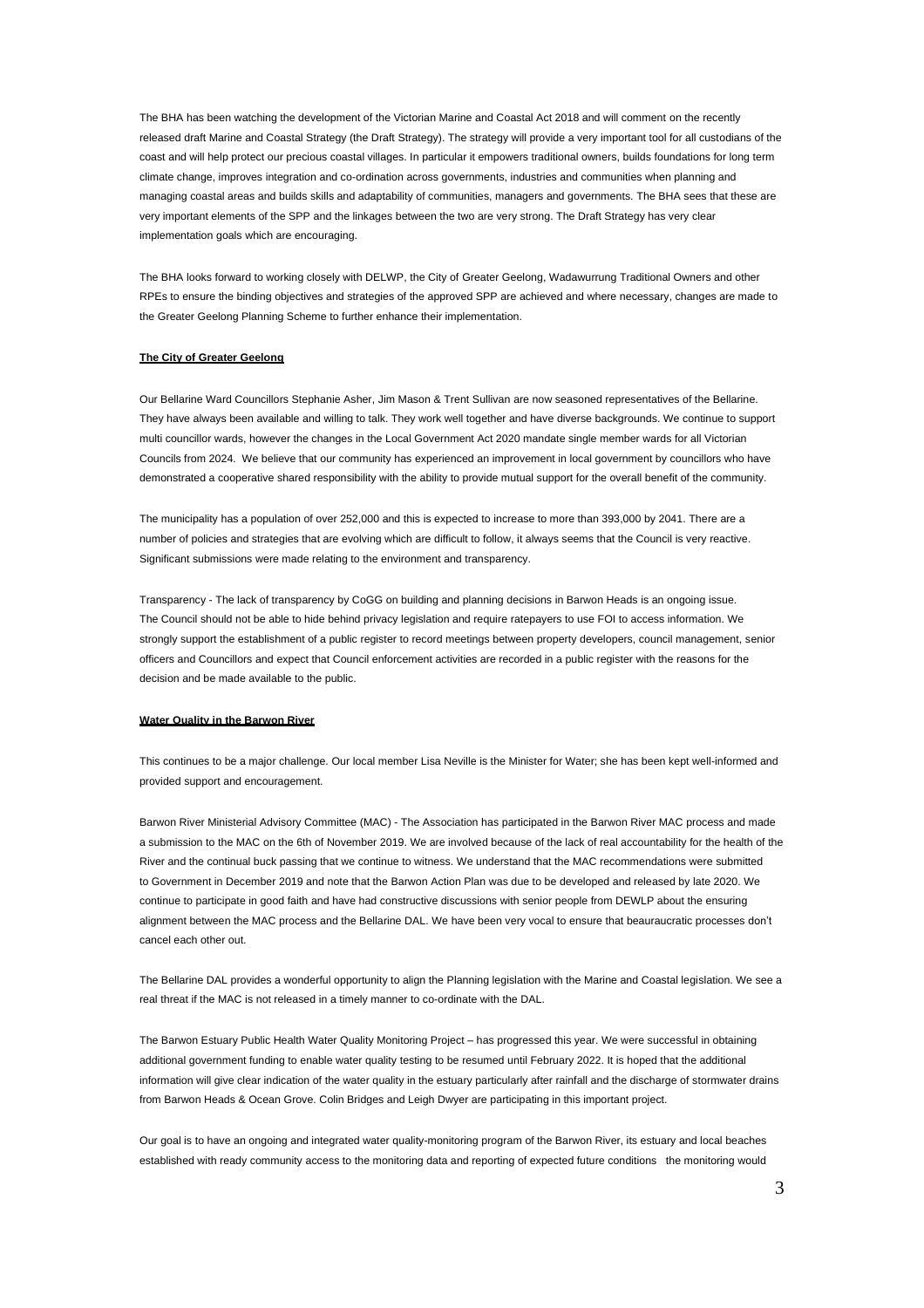focus on public heath indicators for recreational uses and provide a publicly available Beach Report - Water Quality Forecast as is already available for 36 beaches in Port Phillip Bay.

Sparrowvale – the new wetlands at Warriliy are to be developed by Council over the next 50 years to capture the urban storm water runoff from the Armstrong Creek area and provide a 500 hectare public parklands and nature reserve. We have supported and participated in the public consultation process and the presentation of this project was one of the most interesting we have had.

# **Planning**

Planning continues to be a major challenge for Barwon Heads resident s and the BHA. This will remain a significant challenge without the proper recognition of the frailty of our location. Where are the best practice guidelines for coastal development? Where is innovation recognised and encouraged? Why aren't the community valued and referred to as major stakeholders rather than the bureaucrats fixated with permitting housing and development anywhere. The failures to protect vegetation and provide adequate parking continue to grow as significant issues. We have been putting in objections to applications that set poor precedents and threaten the coastal village amenity however we are ill equipped to continually stand up to the significant legal assault funded by developers.

Developments in Hitchcock Ave - we are now witnessing the completion of significant developments in Hitchcock Ave. It is very apparent there is no design overlay for this very important precinct. The new developments might be functional, but there is no design symmetry or streetscape improvement. Parking is limited and tight. All were granted waivers of parking. We cannot understand why this is so easy, and wonder where people are meant to park other than in residential streets. Waivers are all granted at no cost to the benefit of developers and the disadvantage to residents and existing businesses. There is limited bicycle parking and the driveway access to most developments in Hitchcock Ave across the footpath have a negative impact on the pedestrian movements and can be quite dangerous. Trees are all removed and buildings built to the footpath ensure there is no real vegetation.

# **Traffic & Pedestrian Safety**

The BHA Transport and Parking Sub-Committee continues to meet three times year. Lead by Committee member John Nolan as the Convenor. As well as our Committee members, we have representatives from Regional Roads Victoria, the City of Geelong, traders including the IGA, BH Cycling Club, the BH Primary School and the Ocean Grove Community Association as an observer.

The Barwon Heads Transport and Parking Study Summary Report of April 2021 and associated implementation plan was endorsed by Council in May 2021

We are generally pleased with the outcomes however are very concerned that there is appropriate funding to implement the plan which has been endorsed by Council.

We continue to lobby over the failure to require developers to provide adequate off-street parking.

#### **Electoral Boundaries Commission (EBC) review of Victoria's electoral boundaries for the 2022 election.**

There was a significant risk that Barwon Heads would be taken out of the Bellarine and put into South Barwon. The BHA, lead by Committee member Brian Cook put in a very strong submission resulting in our remaining in the Bellarine.

The Barwon Heads Association thanks the EBC for the work they have done and is very pleased that the Barwon Heads community will remain within the Bellarine Electoral District. This recommendation recognises the strong economic, community and social ties between Barwon Heads and Ocean Grove and means that the Parliamentary representation of our community will not be compromised as Barwon Heads remains in an Electoral District with which we have great affinity and many common interests.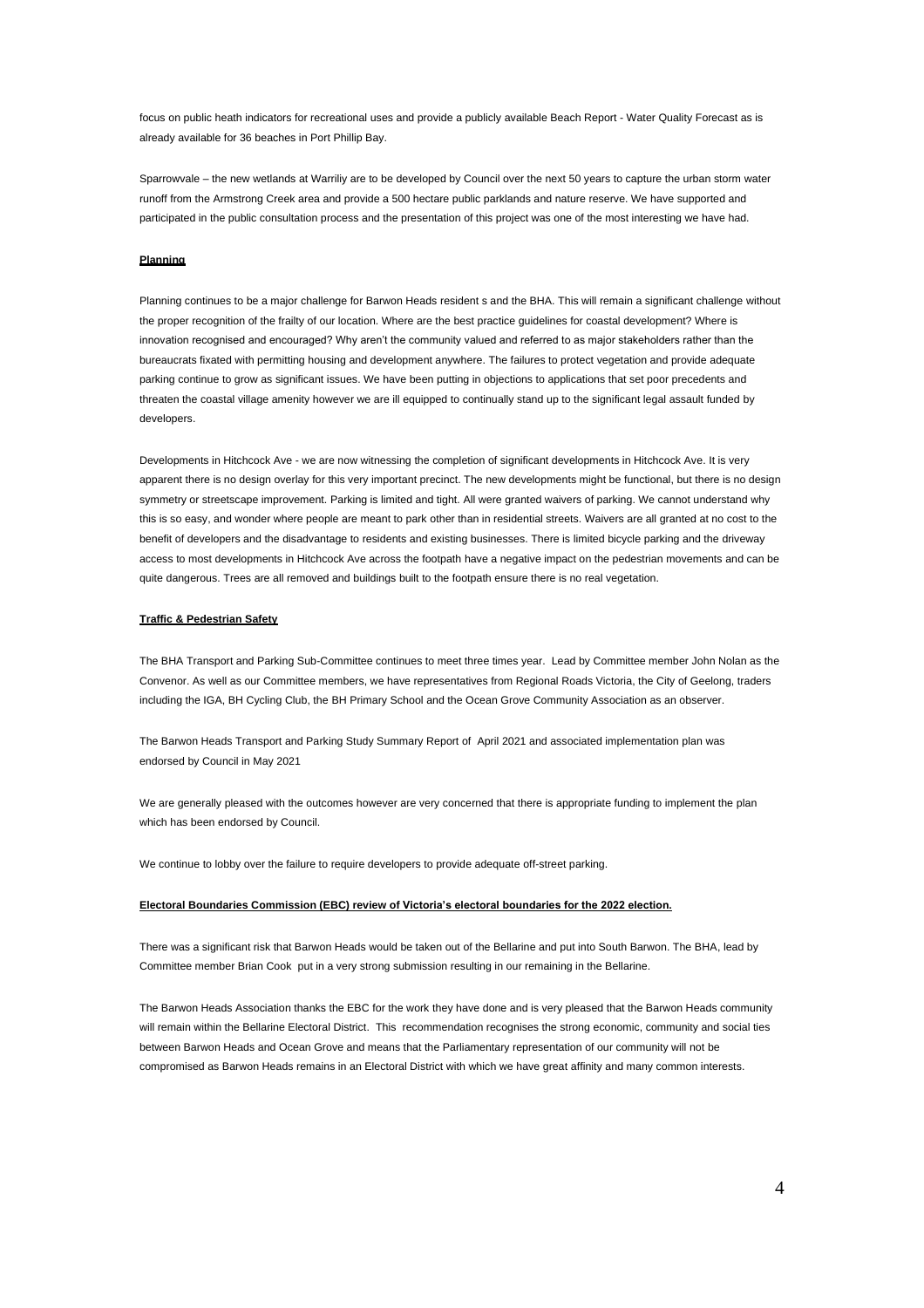# **The Village Park Master Plan**

This is another major project for the BHA this year, led by Committee member Libby Darcy. We were active participants in the process and in promoting it to our members and the Barwon Heads Community. We initiated a petition with over 544 signatures seeking recognition of the Barwon Heads Village Park as a Significant Landscape.

The local community has clearly communicated its desire to recognise and protect the Barwon Heads Village Park as a significant landscape via support of this petition and via the COGG's community engagement process, in which the protection of the park's open space and character from over development emerged as the number 1 theme. Council have have worked collaboratively with BHA to include in the plan, additions and recommendations which strengthen planning protection of open space and character including:

- A statement of Significance Landscape & Character
- **Building Design Guidelines**
- Recommendations which quantify and protect open space

The Master Plan was approved by Council on the 26th of October 2021.

# **The Barwon Heads Library**

We are very proud that our Library continues to grow and is now a role model for other small community libraries. The Friends of the Barwon Heads Community Library continues to support the library with the support and encouragement of the BHA. Thank you to Karen Firth and her committee for their time and energy. Thank you to BHPS Principal Daniel Vella for his interest and availability. Hopefully our library is now safe from bureaucratic processes and modelling.

# **Barwon Heads Arts and Community Hub**

The Barwon Heads Association and the Barwon Heads Arts Council in consultation with the Barwon Heads Senior Citizens have continued to meet throughout the year. We were members of the Project Reference Group. The old building has now been demolished and plans reflecting our input and ideas have been approved. Building has started.

The model for ongoing management is still being assessed.

We have been working together and lobbying for this community space in Barwon Heads since 2013. In 2014, a petition gathered 932 signatures supporting the transition of the soon to be vacant kindergarten into an arts and community hub. During the 2018 election, Minister Lisa Neville pledged \$1m to the community to redevelop the kindergarten site. This project is funded through Regional Development Victoria and has been paid directly to the City of Greater Geelong. Working with CoGG on this project has been a very positive process and we thank them.

Thank you Lisa Neville and the City of Greater Geelong for the funding. We anticipate it will be open by Easter 2022.

# **ACKNOWLEDGEMENTS**

We continue to share close relationships with other community groups. The Barwon Heads Arts Council, Save Barwon Heads Alliance; the Barwon Heads Senior Citizens (for friendship & the use of their facility) and the Ocean Grove Community Association. We also have strong working relationships with Barwon Coast and the City of Greater Geelong.

I thank all the Committee for their efforts this year:

- Our 2 Vice-Presidents who have taken a lot of the load from me and their input and advice has been wonderful)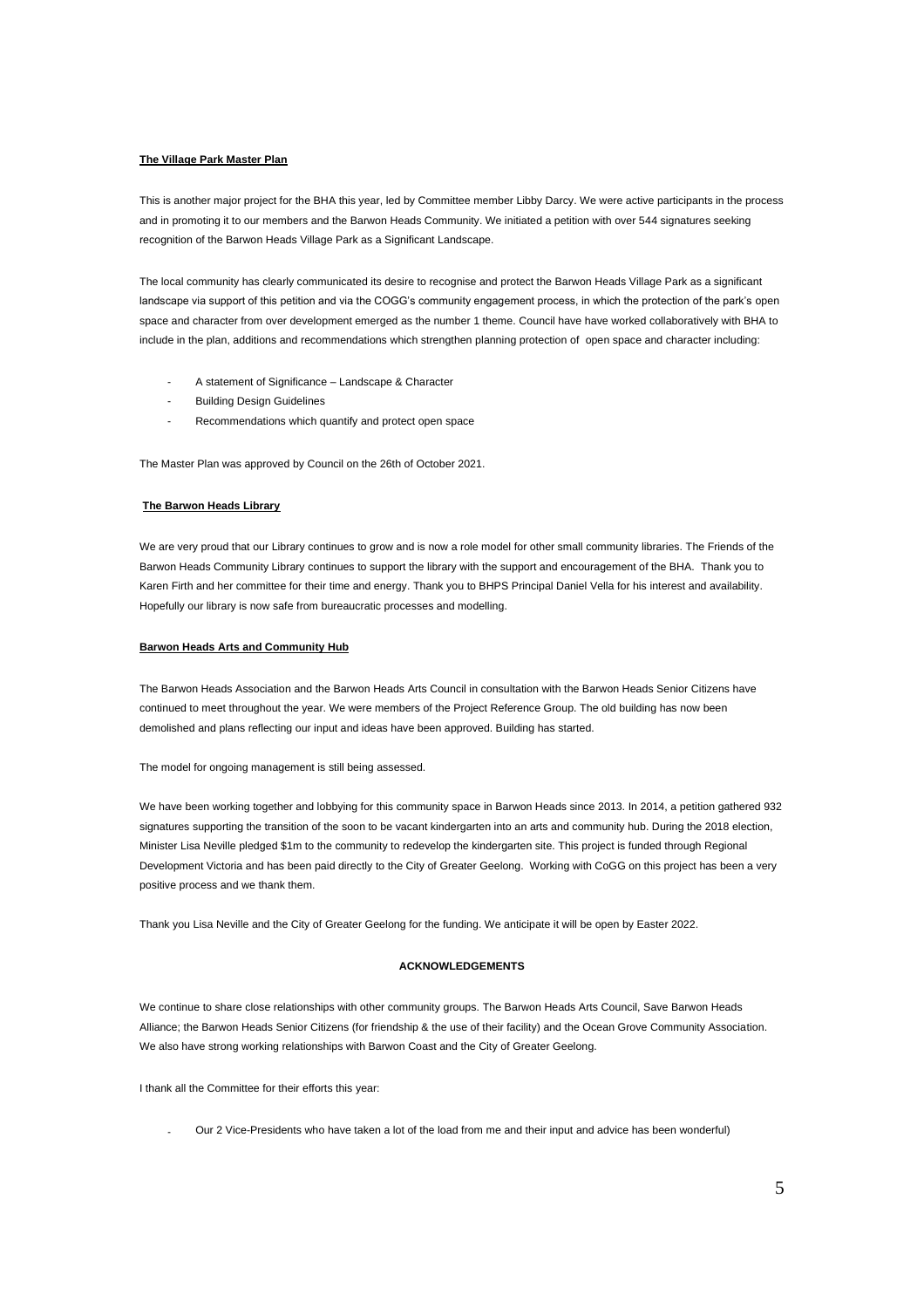- $\circ$  John Nolan has been a significant contributor especially relating to the Bellarine DAL, all water and storm water matters, planning and he chairs our traffic and parking sub-committee which has had a very busy year. John has been extremely successful in influencing our final Transport and Parking Plan. John is retiring from the Committee we will miss him. He will continue to support us on water projects.
- o Gabrielle Nagle has always been a very strong and wise supporter on the Committee. She is retiring from the Committee this year we will miss her.
- Geoffrey Waite our Treasurer for keeping the purse and membership records and representing the BHA at the Bellarine Safety Group
- Brian Cook our incoming Treasurer for his approach to new systems and information analysis. Brian also was our main resource for the submission on electoral boundaries. Our submission was a very high standard and successful due to his hard work.
- Colin Bridges as Secretary has been a significant support on all planning matters. Colin has also been a representative on the CBCA with me, and on the Arts & Community Hub working group. He and I craft the monthly articles on Talking Heads and our regular newsletters to members.
- Karen Firth has strong community connections and interest in the community and equity. She is the Chair of the Friends of the Barwon Heads Community Library Committee
- Philip Bade continues to provide his input into planning and community matters and we value his advice. He is stepping up into the role of President this forthcoming year. This will be an exciting change, and hopefully he will bring fresh ideas and leadership.
- Libby Darcy joined the Committee this year. She has represented us on the Village Park Master Planning project and with Karen, Brian and Leigh is reviewing and updating our website.
- Leigh Dwyer has been a very wise addition to the Committee this year. He has taken on the task of "record keeping" for the Committee meetings and has been involved in the Arts & Community Hub working group. He is also involved in the water testing project.
- Sarah Jackson is no longer on the Committee however she has continued to provide support through her strong connections with the community. She sends newsletters to members and provides guidance when needed.

-

We thank all our elected representatives who have all been very supportive:

- Lisa Neville our local Member of Parliament who is always available and interested in anything we contact her about. We acknowledge her role in the State Government, which is extraordinary
- Libby Cocker is our member for Corangamite has been very supportive of the community in a very hard year.
- Sarah Henderson our local resident is a Senator for Victoria and very visible in Barwon Heads, giving locals a chance to talk to her about things that matter to the local community.
- Bellarine Councillors Stephanie Asher who was a very successful Mayor of Geelong and recently reappointed for a second Mayoral term, Trent Sullivan the new Deputy Mayor and Jim Mason

We also value the ongoing support from Gary McPike the CEO of Barwon Coast.

Thank you to all our members for supporting me during my Presidency. I am vacating the Chair at a time that our organisation is very strong and well respected. I am staying on in the role of Secretary and will support Phillip in his role as President.

Sandra Gatehouse

President Barwon Heads Association 2020-2021